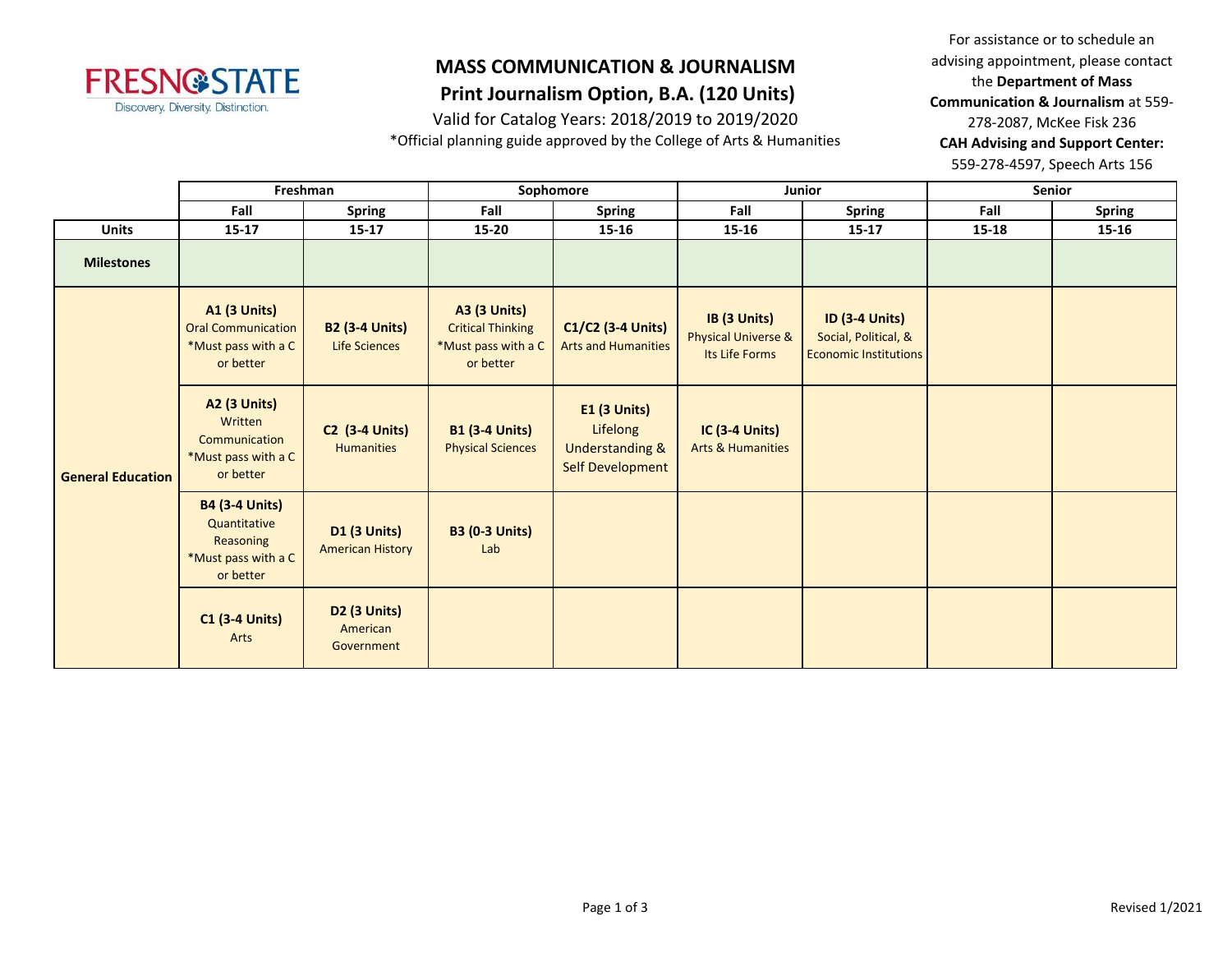

### **MASS COMMUNICATION & JOURNALISM Print Journalism Option, B.A. (120 Units)**

# Valid for Catalog Years: 2018/2019 to 2019/2020

\*Official planning guide approved by the College of Arts & Humanities

For assistance or to schedule an advising appointment, please contact the **Department of Mass Communication & Journalism** at 559- 278-2087, McKee Fisk 236 **CAH Advising and Support Center:**  559-278-4597, Speech Arts 156

|                                                               | Freshman                                           |                            |                                                                                   | Sophomore                                                              |                                                                                                           | Junior                                                                                              | Senior                                                                            |                                                                                                                             |
|---------------------------------------------------------------|----------------------------------------------------|----------------------------|-----------------------------------------------------------------------------------|------------------------------------------------------------------------|-----------------------------------------------------------------------------------------------------------|-----------------------------------------------------------------------------------------------------|-----------------------------------------------------------------------------------|-----------------------------------------------------------------------------------------------------------------------------|
|                                                               | Fall                                               | <b>Spring</b>              | Fall                                                                              | <b>Spring</b>                                                          | Fall                                                                                                      | Spring                                                                                              | Fall                                                                              | <b>Spring</b>                                                                                                               |
| <b>Units</b>                                                  | $15 - 17$                                          | $15 - 17$                  | 15-20                                                                             | 15-16                                                                  | $15 - 16$                                                                                                 | $15 - 17$                                                                                           | $15 - 18$                                                                         | $15 - 16$                                                                                                                   |
| <b>Major</b>                                                  | <b>GE Area D3</b><br>MCJ <sub>1</sub><br>(3 Units) | <b>MCJ 10</b><br>(3 Units) | Liberal Arts &<br><b>Sciences Block</b><br>(3 Units)<br>*See footnotes            | <b>MCJ 30</b><br>(3 Units)                                             | <b>MCJ 102W</b><br>(3 Units)<br>[Pre-Req MCJ 10]<br>*UDWS requirement;<br>must pass with a C or<br>better | <b>MCJ 104</b><br>(3 Units)<br>[Pre-Req: MCJ 10; 70<br>units completed or<br>instructor permission] | <b>MCJ 173</b><br>(3 Units)                                                       | <b>UD MCJ Course</b><br>(3 Units)                                                                                           |
|                                                               |                                                    |                            | <b>Liberal Arts &amp;</b><br><b>Sciences Block</b><br>(3 Units)<br>*See footnotes | Liberal Arts &<br><b>Sciences Block</b><br>(3 Units)<br>*See footnotes | <b>MCJ 172</b><br>(3 Units)                                                                               | <b>MCJ 105</b><br>(3 Units)<br>[Pre-Req: MCJ 10, 30,<br>or instructor<br>permission]                | <b>Liberal Arts &amp;</b><br><b>Sciences Block</b><br>(3 Units)<br>*See footnotes | <b>MCJ 108</b><br>(3 Units)<br>[Pre-Req: MCJ 10,<br>102W; ENGL 5B or 10;<br>70 units completed or<br>instructor permission] |
|                                                               |                                                    |                            |                                                                                   |                                                                        | <b>Liberal Arts &amp;</b><br><b>Sciences Block</b><br>(3 Units)<br>*See footnotes                         |                                                                                                     |                                                                                   | MCJ 17, 106 or 174<br>(3 Units)                                                                                             |
| <b>Additional</b><br><b>Graduation</b><br><b>Requirements</b> |                                                    |                            | <b>Elective</b>                                                                   | <b>Elective</b>                                                        |                                                                                                           | MI (3 Units)<br>Multicultural/<br>International                                                     | <b>Elective</b>                                                                   | <b>Elective</b>                                                                                                             |
|                                                               |                                                    |                            |                                                                                   |                                                                        |                                                                                                           | <b>Elective</b>                                                                                     | <b>Elective</b>                                                                   | <b>Elective</b>                                                                                                             |
|                                                               |                                                    |                            |                                                                                   |                                                                        |                                                                                                           |                                                                                                     | <b>Elective</b>                                                                   |                                                                                                                             |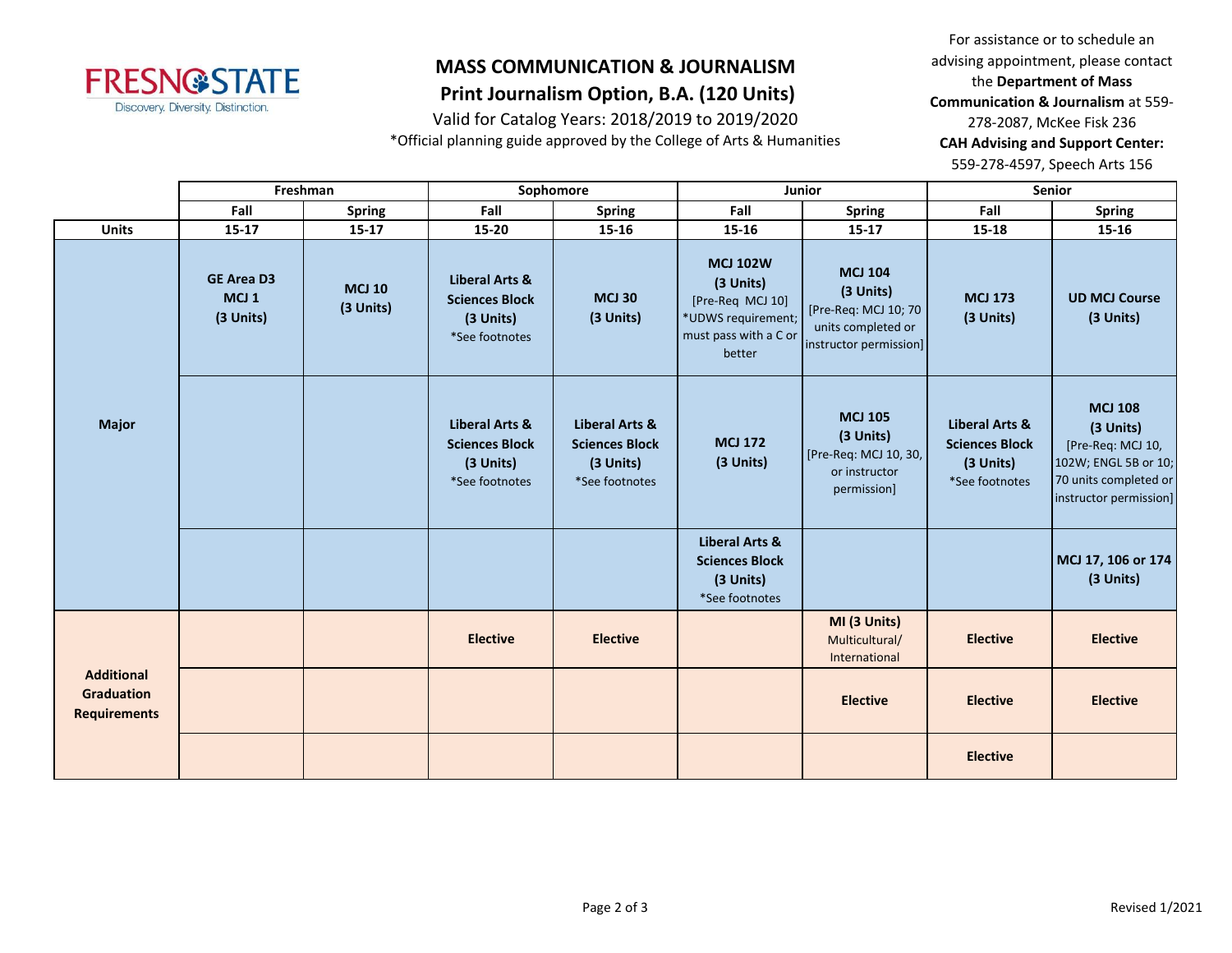

## **MASS COMMUNICATION & JOURNALISM**

### **Print Journalism Option, B.A. (120 Units)**

Valid for Catalog Years: 2018/2019 to 2019/2020

\*Official planning guide approved by the College of Arts & Humanities

For assistance or to schedule an advising appointment, please contact the **Department of Mass Communication & Journalism** at 559- 278-2087, McKee Fisk 236 **CAH Advising and Support Center:**  559-278-4597, Speech Arts 156

|              | Freshman   |               | Sophomore |                  | Junior    |                  | <b>Senior</b>    |               |
|--------------|------------|---------------|-----------|------------------|-----------|------------------|------------------|---------------|
|              | Fall       | <b>Spring</b> | Fall      | <b>Spring</b>    | Fall      | <b>Spring</b>    | Fall             | <b>Spring</b> |
| <b>Units</b> | .<br>T3-T\ | $15 - 17$     | 15-20     | $- - -$<br>T2-TO | $15 - 16$ | $1 - 17$<br>13-L | 1 E 1 O<br>15-18 | 15-16         |

#### **FOOTNOTES:**

**Prerequisites/Corequisites:** Other restrictions may apply. Please see your course catalog for detailed prerequisite/corequisite requirements.

Grade Requirements: MCJ majors are not permitted to enroll for CR/NC grading in MCJ courses applied to the major, except for courses that require such grading. A grade of C or better in each MCJ course is required.

General Education: No GE course offered by the Department of Mass Communication & Journalism may be used to satisfy the GE requirements for MCJ majors. MCJ courses which may not be used for GE are MCJ 1, 175, 176, 178, and 179.

**Electives:** Students must earn a minimum of 120 units total to graduate. The number of required elective units may vary, depending on the amount of units earned from major and GE courses.

Department Qualification Exam (DQE): Before enrolling in any of the department's writing or editing courses, all students must pass the (DQE). Students are permitted three attempts to pass the DQE but after two unsuccessful attempts, they must take MCJ 5.

Liberal Arts & Sciences Block: The Liberal Arts & Sciences Course List is available from the student's faculty advisor and on the MCJ website at http://www.fresnostate.edu/artshum/mcj/advising/index.html. **Upper Division Writing Skills requirement (UDWS):** All undergraduate students must demonstrate competency in writing skills by passing the Upper Division Writing Exam (UDWE) or by obtaining a C or better in an approved upper division writing course, identified by the letter "W."

Substitutions: If substitutions/exceptions/waivers are made for any major courses that also meet GE and/or the Multicultural/International graduation requirement, the student is responsible for completing additional courses to satisfy the respective areas (GE and/or MI). This also includes the upperdivision writing requirement.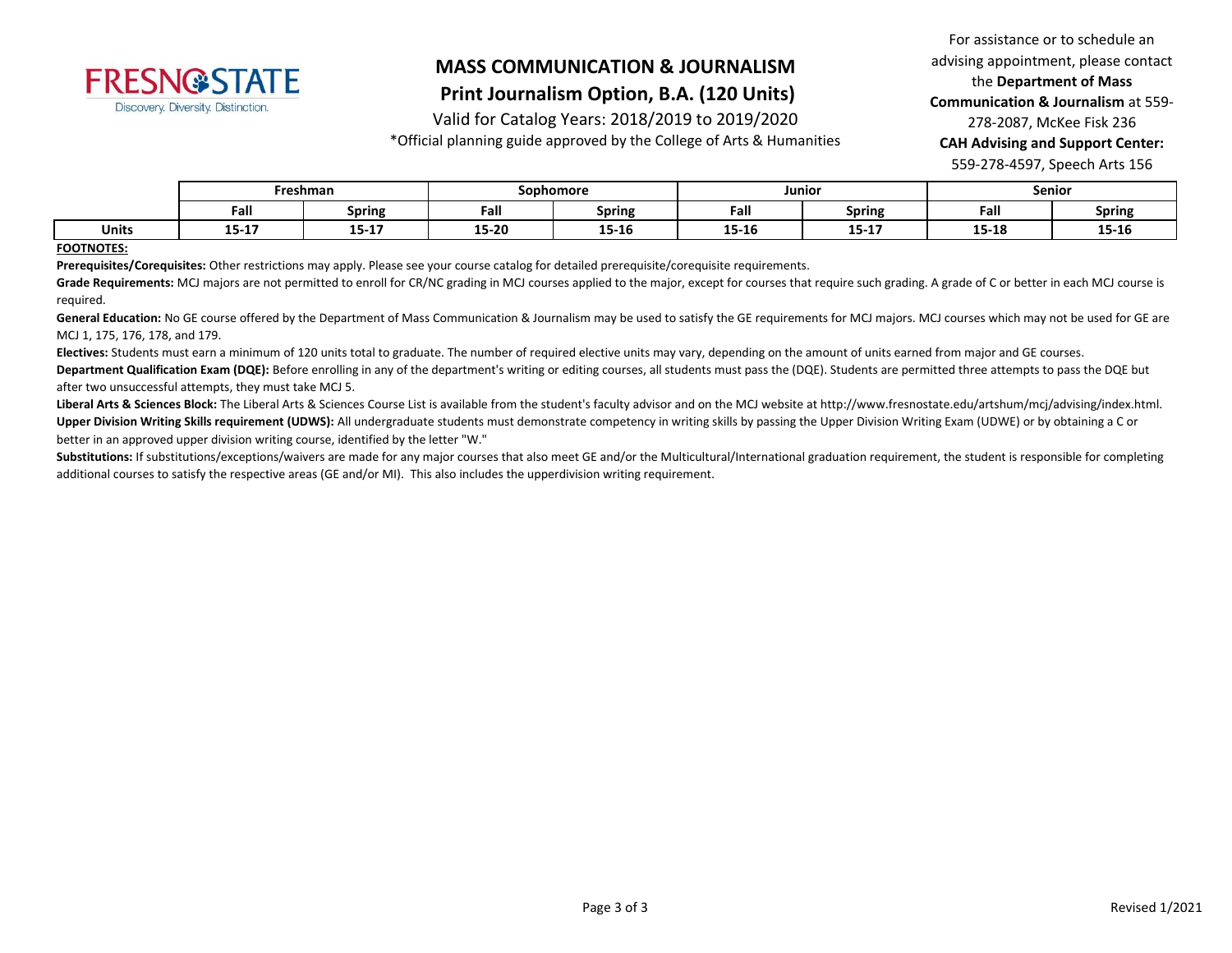

### **MASS COMMUNICATION & JOURNALISM Print Journalism Option, B.A. (120 Units)**

Valid for Catalog Years: 2016/2017 to 2017/2018

\*Official planning guide approved by the College of Arts & Humanities

For assistance or to schedule an advising appointment, please contact the **Department of Mass Communication & Journalism** at 559-278-2087, McKee Fisk 236 **CAH Advising and Support Center:** 

559-278-4597, Speech Arts 156

|                                    | Freshman                                                                               |                                                | Sophomore                                                                           |                                                                              | Junior                                                           |                                                                               | <b>Senior</b> |               |
|------------------------------------|----------------------------------------------------------------------------------------|------------------------------------------------|-------------------------------------------------------------------------------------|------------------------------------------------------------------------------|------------------------------------------------------------------|-------------------------------------------------------------------------------|---------------|---------------|
|                                    | Fall                                                                                   | <b>Spring</b>                                  | Fall                                                                                | <b>Spring</b>                                                                | Fall                                                             | <b>Spring</b>                                                                 | Fall          | <b>Spring</b> |
| <b>Units</b>                       | $15 - 17$                                                                              | $15 - 17$                                      | $15 - 20$                                                                           | $15 - 16$                                                                    | 15-16                                                            | $15 - 17$                                                                     | 15-18         | $15 - 16$     |
| <b>General</b><br><b>Education</b> | <b>A1 (3 Units)</b><br>Oral<br>Communication<br>*Must pass with a<br>C or better       | <b>B2 (3-4 Units)</b><br><b>Life Sciences</b>  | <b>A3 (3 Units)</b><br><b>Critical Thinking</b><br>*Must pass with a C or<br>better | $C1/C2$ (3-4 Units)<br><b>Arts and Humanities</b>                            | IB (3 Units)<br><b>Physical Universe &amp;</b><br>Its Life Forms | <b>ID (3-4 Units)</b><br>Social, Political, &<br><b>Economic Institutions</b> |               |               |
|                                    | <b>A2 (3 Units)</b><br>Written<br>Communication<br>*Must pass with a<br>C or better    | <b>C2 (3-4 Units)</b><br><b>Humanities</b>     | <b>B1 (3-4 Units)</b><br><b>Physical Sciences</b>                                   | <b>D3 (3 Units)</b><br><b>Social Science</b>                                 | $IC(3-4 Units)$<br><b>Arts &amp; Humanities</b>                  | MI (3 Units)<br>Multicultural/<br>International                               |               |               |
|                                    | <b>B4 (3-4 Units)</b><br>Quantitative<br>Reasoning<br>*Must pass with a<br>C or better | <b>D1 (3 Units)</b><br><b>American History</b> | <b>B3 (0-3 Units)</b><br>Lab                                                        | $E1$ (3 Units)<br>Lifelong<br><b>Understanding &amp; Self</b><br>Development |                                                                  |                                                                               |               |               |
|                                    | <b>C1 (3-4 Units)</b><br>Arts                                                          | <b>D2 (3 Units)</b><br>American<br>Government  |                                                                                     |                                                                              |                                                                  |                                                                               |               |               |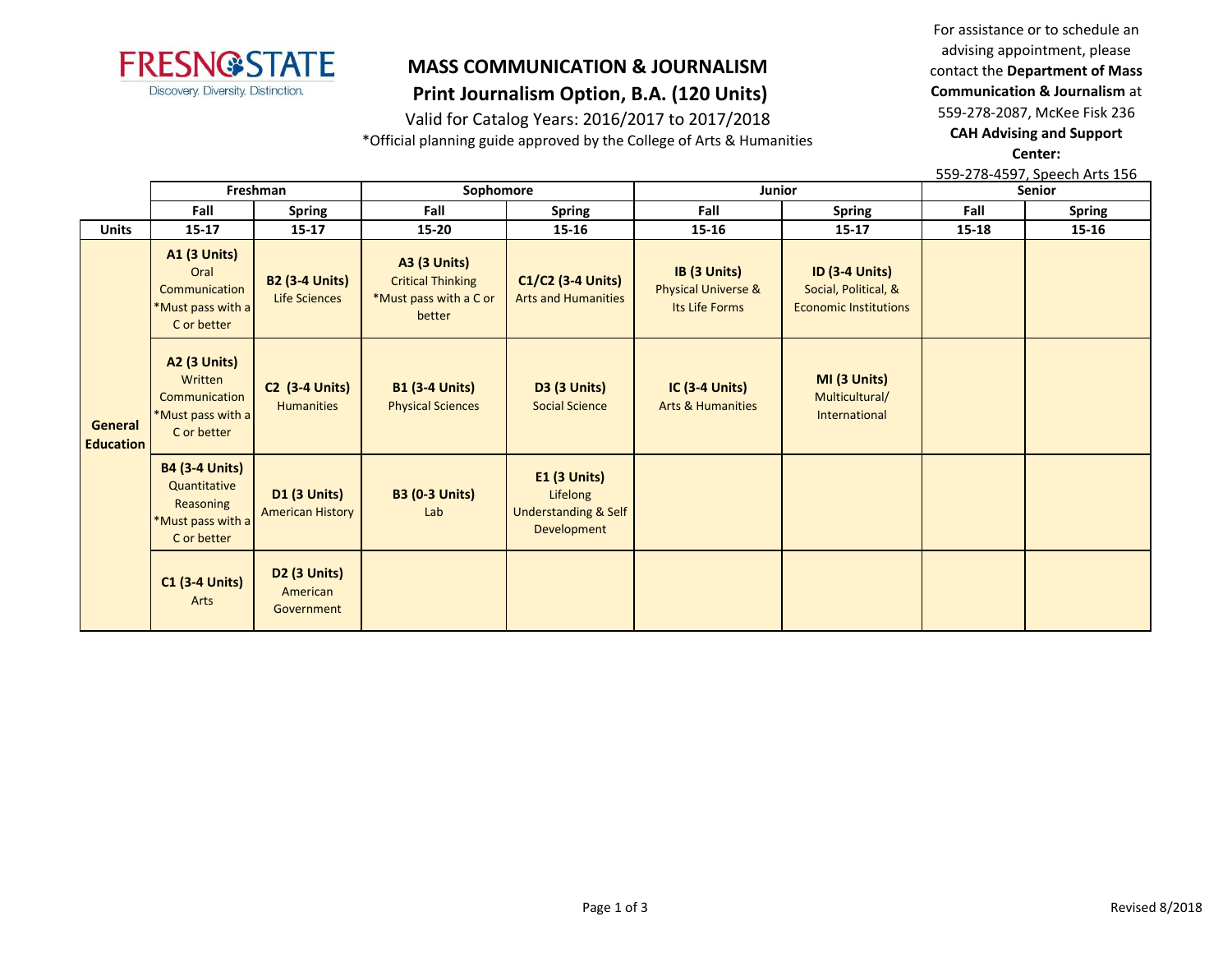

### **MASS COMMUNICATION & JOURNALISM Print Journalism Option, B.A. (120 Units)**

Valid for Catalog Years: 2016/2017 to 2017/2018

\*Official planning guide approved by the College of Arts & Humanities

For assistance or to schedule an advising appointment, please contact the **Department of Mass Communication & Journalism** at 559-278-2087, McKee Fisk 236 **CAH Advising and Support Center:** 

|                  | 559-278-4597, Speech Arts 156 |                                                        |                                                                                   |                                                                        |                                                                                                              |                                                                                                       |                                                          |                                                                                                                                                   |  |  |
|------------------|-------------------------------|--------------------------------------------------------|-----------------------------------------------------------------------------------|------------------------------------------------------------------------|--------------------------------------------------------------------------------------------------------------|-------------------------------------------------------------------------------------------------------|----------------------------------------------------------|---------------------------------------------------------------------------------------------------------------------------------------------------|--|--|
|                  | Freshman                      |                                                        | Sophomore                                                                         |                                                                        | <b>Junior</b>                                                                                                |                                                                                                       |                                                          | <b>Senior</b>                                                                                                                                     |  |  |
|                  | Fall                          | <b>Spring</b>                                          | Fall                                                                              | <b>Spring</b>                                                          | Fall                                                                                                         | <b>Spring</b>                                                                                         | Fall                                                     | <b>Spring</b>                                                                                                                                     |  |  |
| <b>Units</b>     | $15 - 17$                     | $15 - 17$                                              | 15-20                                                                             | 15-16                                                                  | 15-16                                                                                                        | $15 - 17$                                                                                             | 15-18                                                    | 15-16                                                                                                                                             |  |  |
| <b>Major</b>     | *Must pass DQE                | MCJ 1 (3 Units)   MCJ 10 (3 Units)  <br>[Pre-Req: DQE] | <b>Liberal Arts &amp;</b><br><b>Sciences Block</b><br>(3 Units)<br>*See footnotes | <b>MCJ 30 (3 Units)</b>                                                | <b>MCJ 102W (3 Units)</b><br>[Pre-Req: DQE; MCJ 10]<br>*UDWS requirement;<br>must pass with a C or<br>better | <b>MCJ 104 (3 Units)</b><br>[Pre-Req: DQE; MCJ 10;<br>70 units completed or<br>instructor permission] | <b>MCJ 173</b><br>(3 Units)                              | <b>UD MCJ Course</b><br>(3 Units)                                                                                                                 |  |  |
|                  |                               |                                                        | Liberal Arts &<br><b>Sciences Block</b><br>(3 Units)<br>*See footnotes            | Liberal Arts &<br><b>Sciences Block</b><br>(3 Units)<br>*See footnotes | <b>MCJ 172 (3 Units)</b>                                                                                     | <b>MCJ 105 (3 Units)</b><br>[Pre-Req: MCJ 10, 30, or<br>instructor permission]                        | <b>Liberal Arts &amp;</b><br>(3 Units)<br>*See footnotes | <b>MCJ 108 (3 Units)</b><br>[Pre-Req: DQE; MCJ<br>Sciences Block   10, 102W; ENGL 5B or<br>10; 70 units<br>completed or<br>instructor permission] |  |  |
|                  |                               |                                                        |                                                                                   |                                                                        | <b>Liberal Arts &amp;</b><br><b>Sciences Block</b><br>(3 Units)<br>*See footnotes                            |                                                                                                       |                                                          | MCJ 17, 106 or 174<br>(3 Units)                                                                                                                   |  |  |
|                  |                               |                                                        | <b>Elective</b>                                                                   |                                                                        |                                                                                                              | <b>Elective</b>                                                                                       | <b>Elective</b>                                          | <b>Elective</b>                                                                                                                                   |  |  |
| <b>Electives</b> |                               |                                                        |                                                                                   |                                                                        |                                                                                                              |                                                                                                       | <b>Elective</b>                                          | <b>Elective</b>                                                                                                                                   |  |  |
|                  |                               |                                                        |                                                                                   |                                                                        |                                                                                                              |                                                                                                       | <b>Elective</b>                                          |                                                                                                                                                   |  |  |